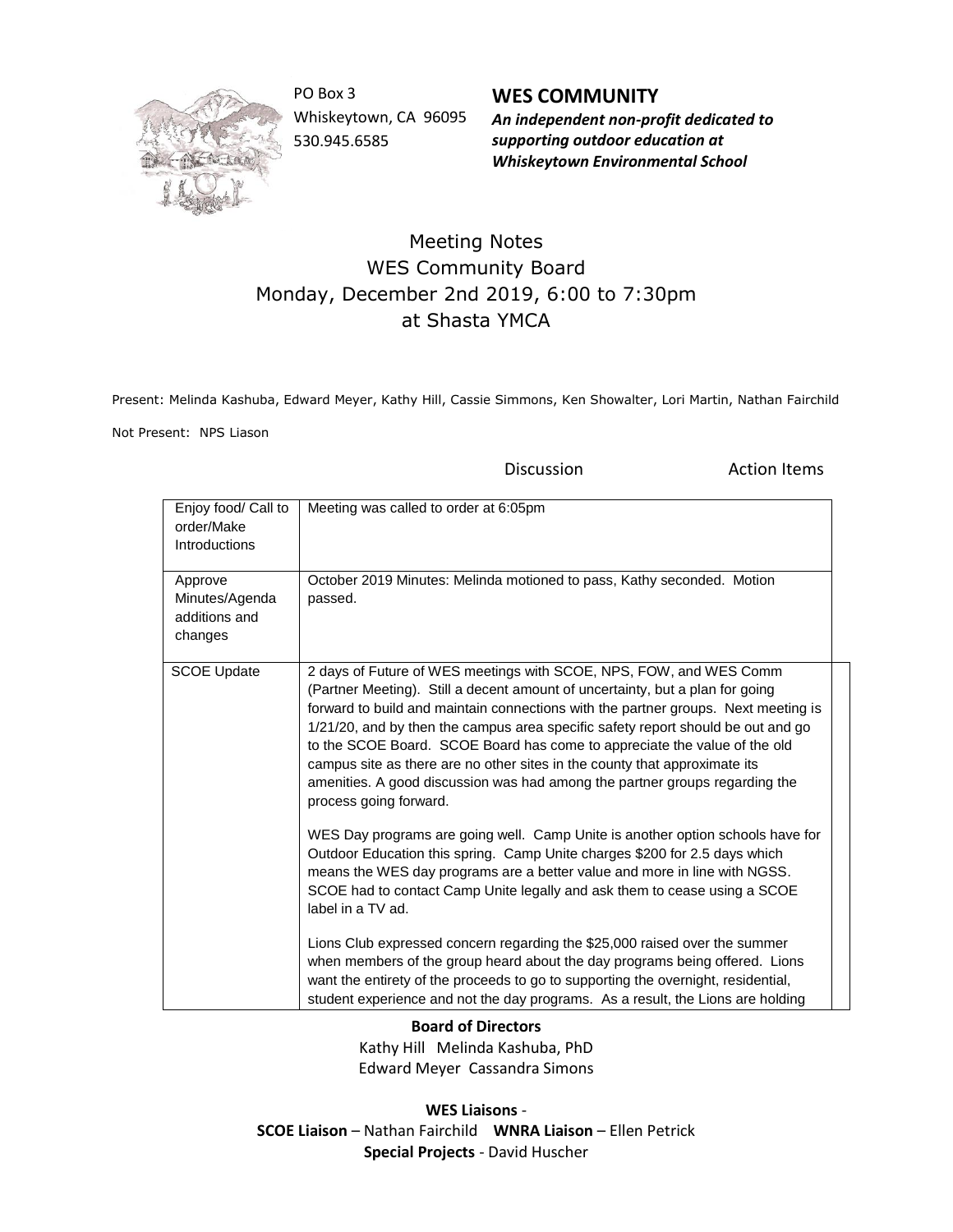|                                | off on giving the check to SCOE until a clearer plan is worked up. Nathan has<br>been very careful about maintaining a donor account to assure donors, like the<br>Lions, that their donation will go to what they want. \$5,000 from an individual Lions<br>donor, if/when it comes in, would go to architecture firm Domakur to get some<br>renderings of what a built out camp would look like. It is agreed upon by all that a<br>visual product would help with a united understanding of the vision going forward. |  |
|--------------------------------|--------------------------------------------------------------------------------------------------------------------------------------------------------------------------------------------------------------------------------------------------------------------------------------------------------------------------------------------------------------------------------------------------------------------------------------------------------------------------------------------------------------------------|--|
| <b>WRNA Report</b>             | No Liaison present                                                                                                                                                                                                                                                                                                                                                                                                                                                                                                       |  |
| <b>Treasurers Report</b>       | Current Balance \$4,844.12                                                                                                                                                                                                                                                                                                                                                                                                                                                                                               |  |
|                                | Storage unit is currently our most expensive routine expense. Art from the Ashes<br>has offered to allow us to use some of their available storage space. Kathy will<br>discuss with them in terms of the particulars.                                                                                                                                                                                                                                                                                                   |  |
| On-going<br><b>Business</b>    |                                                                                                                                                                                                                                                                                                                                                                                                                                                                                                                          |  |
| Welcome to New                 | Cassie Simmons has joined the Board as VP.                                                                                                                                                                                                                                                                                                                                                                                                                                                                               |  |
| <b>Board Members</b>           |                                                                                                                                                                                                                                                                                                                                                                                                                                                                                                                          |  |
| and Visitors                   | FOW Ken attending first meeting.                                                                                                                                                                                                                                                                                                                                                                                                                                                                                         |  |
|                                | Lori Martin attending first meeting.                                                                                                                                                                                                                                                                                                                                                                                                                                                                                     |  |
| Giving Tuesday                 | Kathy will be responding ASAP to all donors as the donations arrive.                                                                                                                                                                                                                                                                                                                                                                                                                                                     |  |
|                                | Edward will continue to post like crazy on Social Media throughout the day.                                                                                                                                                                                                                                                                                                                                                                                                                                              |  |
| Shasta's Old Time              | 12/7/19 11am-3pm. WES Comm will be partnering with Art From the Ashes with                                                                                                                                                                                                                                                                                                                                                                                                                                               |  |
| <b>Holiday Celebration</b>     | Kathy and Cassie doing an ornament making activity in the Gold Rush room.                                                                                                                                                                                                                                                                                                                                                                                                                                                |  |
|                                | 10am set up time. Lori volunteered to assist at the booth as well.                                                                                                                                                                                                                                                                                                                                                                                                                                                       |  |
| Friends of                     | President Ken Showalter gave report.                                                                                                                                                                                                                                                                                                                                                                                                                                                                                     |  |
| Whiskeytown<br>Report          | FOW will be attending with a booth at the Shasta Old Time Holiday Celebration.<br>Had hoped to have their popcorn machine in action, but more strict Health<br>Regulations have made it too difficult to comply for this year's activity.                                                                                                                                                                                                                                                                                |  |
|                                | Been working hard to get FOW Brand back out into the public eye and back into<br>the grant system. Big grants from Redding Rancheria and Dignity Health are in the<br>works. Hope to secure funding for Beach Bus to run again in the future.                                                                                                                                                                                                                                                                            |  |
|                                | Looking for skilled, passionate folks in the community to join their board.                                                                                                                                                                                                                                                                                                                                                                                                                                              |  |
|                                | FOW formed 2003.                                                                                                                                                                                                                                                                                                                                                                                                                                                                                                         |  |
| Insurance<br>Estimates for MOU | No 2 insurance policies are the same, impossible to get apples to apples<br>comparison. Melinda has talked to 2 different kinds of insurance agencies. Non-<br>Profit Insurance Alliance based in Santa Cruz is self-insured; they are not a huge<br>company. Sell Liability and Board Insurance through an assigned local insurance<br>agent, which in our case would be Armar Insurance in Yreka. Other agency was<br>George Peterson Insurance Agency, which deals with a 3 <sup>rd</sup> party underwriter after     |  |